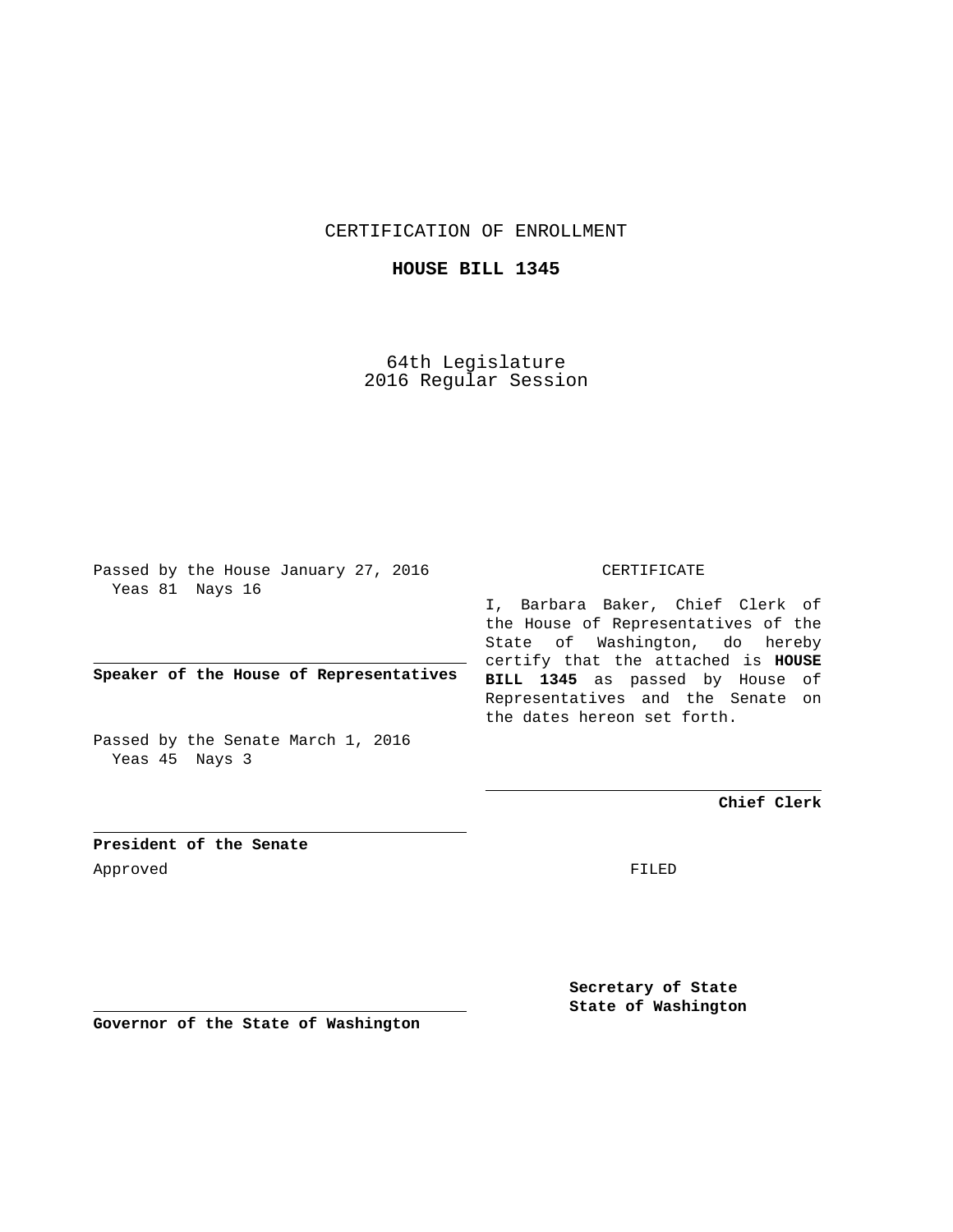## **HOUSE BILL 1345**

Passed Legislature - 2016 Regular Session **State of Washington 64th Legislature 2015 Regular Session By** Representatives Lytton, Magendanz, and Bergquist Read first time 01/19/15. Referred to Committee on Education.

 AN ACT Relating to adopting a definition and standards of professional learning; adding new sections to chapter 28A.300 RCW; 3 and creating a new section.

BE IT ENACTED BY THE LEGISLATURE OF THE STATE OF WASHINGTON:

 NEW SECTION. **Sec. 1.** (1) The legislature finds that effective professional learning enables educators to acquire and apply the knowledge, skills, practices, and dispositions needed to help students learn and achieve at higher levels.

 (2) The legislature further finds that a clear definition of professional learning provides a foundational vision that sets the course for how state, regional, and local education leaders support educator professional learning in order to advance student learning. A shared, statewide definition is a piece of critical infrastructure to guide policy and investments in the content, structure, and provision of the types of professional learning opportunities that are associated with increased student performance. A definition of professional learning is also an accountability measure to assure that professional learning will have the highest possible return on investment in terms of increased student performance.

 (3) Therefore, the legislature intends to adopt a statewide definition of effective professional learning. Each public school and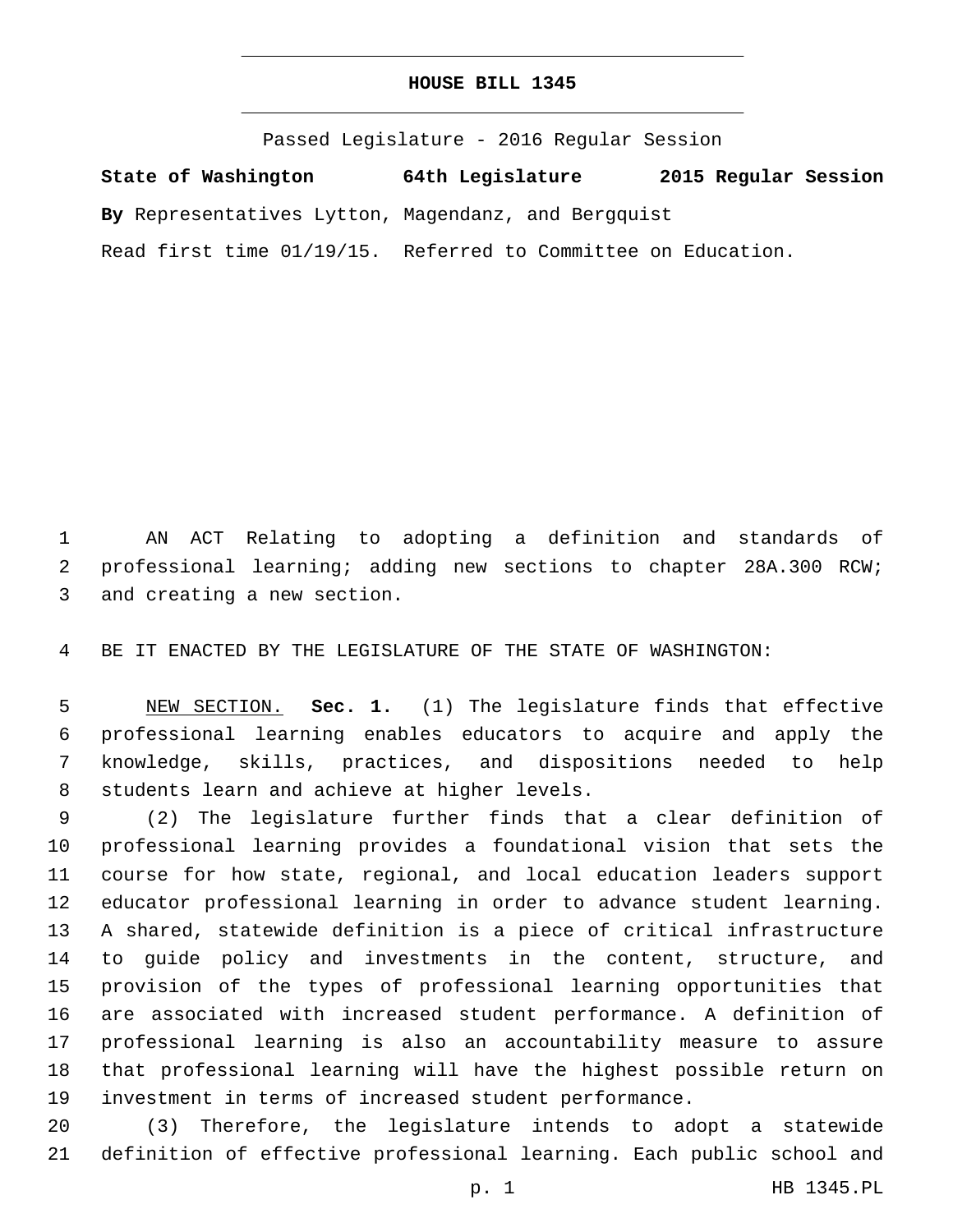school district should establish targeted, sustained, relevant professional learning opportunities that meet the definition and are 3 aligned to state and district goals.

 NEW SECTION. **Sec. 2.** A new section is added to chapter 28A.300 5 RCW to read as follows:

 (1) The term "professional learning" means a comprehensive, sustained, job-embedded, and collaborative approach to improving teachers' and principals' effectiveness in raising student achievement. Professional learning fosters collective responsibility for improved student performance and must comprise learning that is aligned with student learning needs, educator development needs, and school district, or state improvement goals. Professional learning shall have as its primary focus the improvement of teachers' and school leaders' effectiveness in assisting all students to meet the 15 state learning standards.

 (2) Professional learning is an ongoing process that is measurable by multiple indicators and includes learning experiences that support the acquisition and transfer of learning, knowledge, and 19 skills into the classroom and daily practice.

 (3) Professional learning shall incorporate differentiated, coherent, sustained, and evidence-based strategies that improve educator effectiveness and student achievement, including job- embedded coaching or other forms of assistance to support educators' transfer of new knowledge and skills into their practice.

 (4) Professional learning should include the work of established collaborative teams of teachers, school leaders, and other administrative, instructional, and educational services staff members, who commit to working together on an ongoing basis to accomplish common goals and who are engaged in a continuous cycle of 30 professional improvement that is focused on:

 (a) Identifying student and educator learning needs using 32 multiple sources of data;

 (b) Defining a clear set of educator learning goals based on the rigorous analysis of these multiple data sources and the collective 35 and personalized learning needs of teachers and administrators;

 (c) Continuously assessing the effectiveness of the professional learning in achieving identified learning goals, improving teaching, and assisting all students in meeting state academic learning 39 standards through reflection, observation, and sustained support;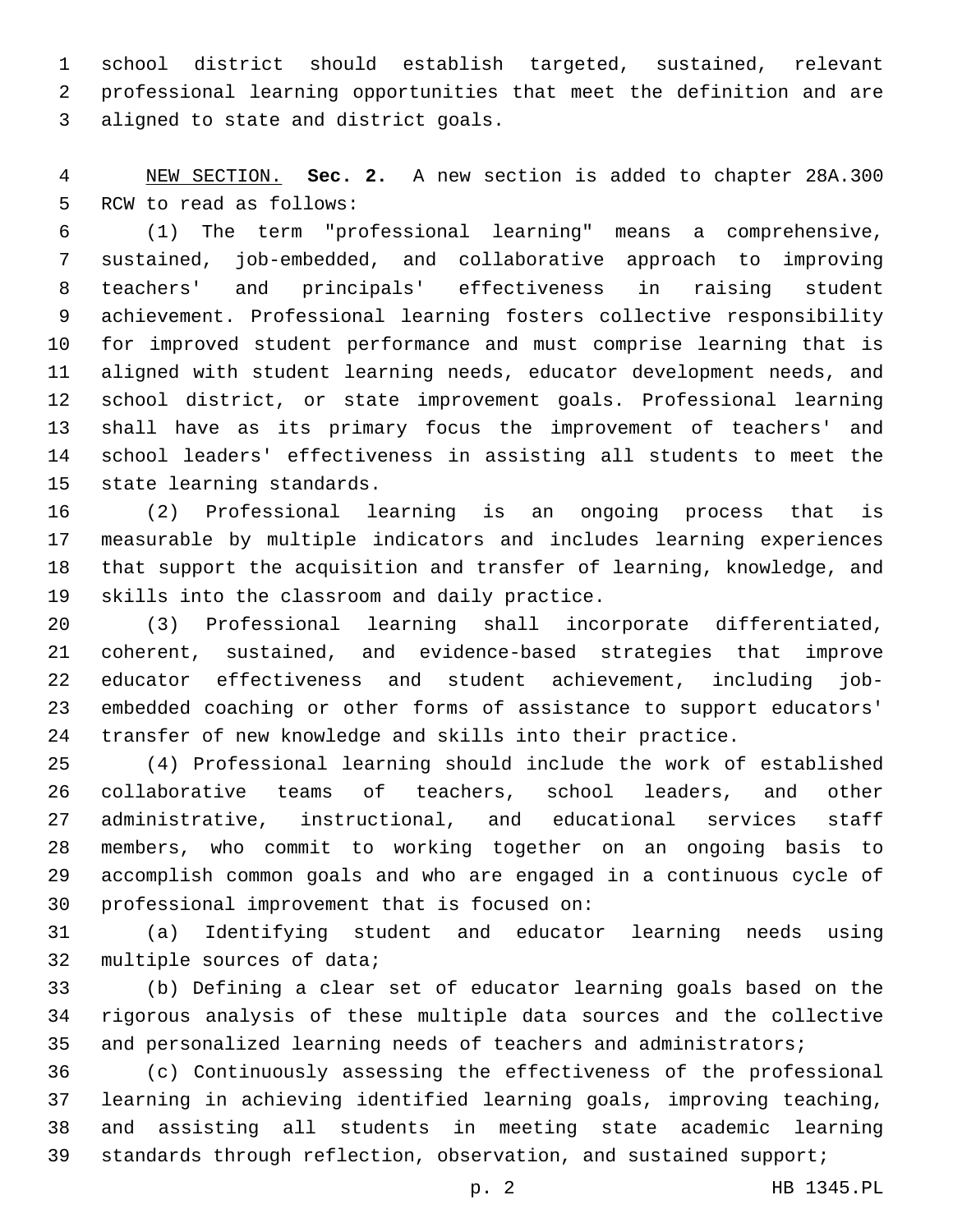(d) Using formative and summative measures to assess the effectiveness of professional learning in achieving educator learning 3 goals;

 (e) Realizing the three primary purposes for professional learning: (i) Individual improvement aligned with individual goals; (ii) school and team improvement aligned with school and team improvement; and (iii) program implementation aligned with state, district, and school improvement goals and initiatives.

 (5) Professional learning should be facilitated by well-prepared school and district leaders who incorporate knowledge, skills, and dispositions for leading professional learning of adults and meet the standards described in section 3 of this act. These facilitators may include but are not limited to: Curriculum specialists, central office administrators, principals, coaches, mentors, master teachers, 15 and other teacher leaders.

 (6) Principals should assist staff with alignment of professional learning tied to curriculum, instruction, and state and local 18 learning goals and assessments.

 (7) Professional learning may be supported by external expert assistance or additional activities that will be held to the same definition and standards as internally supported professional 22 learning, and that:

(a) Address defined student and educator learning goals;

 (b) Include, but are not limited to, courses, workshops, institutes, networks, studio residencies, virtual learning modules, and conferences provided by for-profit and nonprofit entities outside the school such as universities, educational service districts, technical assistance providers, networks of content specialists, and other education organizations and associations; and

 (c) Advance ongoing school-based professional learning that occurs throughout the year with opportunities for regular practice 32 and feedback while developing new skills.

 NEW SECTION. **Sec. 3.** A new section is added to chapter 28A.300 34 RCW to read as follows:

 Standards for professional learning provide guidance on the preparation and delivery of high quality professional learning to those responsible for planning, facilitating, and sponsoring 38 professional learning.

(1) Content standards. High quality professional learning: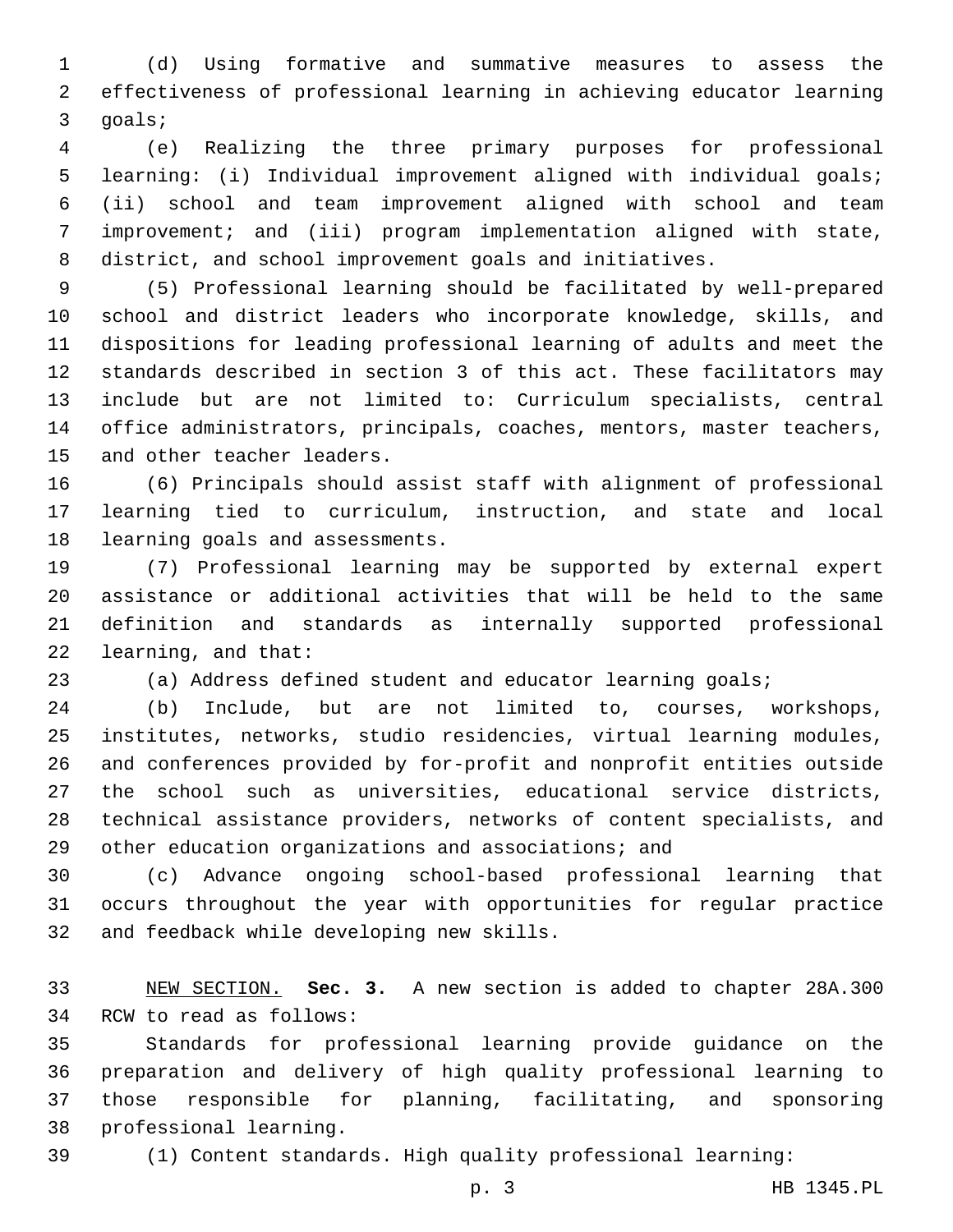(a) Includes clear goals and objectives relevant to desired 2 student outcomes; and

 (b) Aligns with state, district, school, and educator goals or priorities.4

(2) Process standards. High quality professional learning:

 (a) Is designed and based upon the analysis of data relevant to 7 the identified goals, objectives, and audience;

 (b) Is assessed to determine that it is meeting the targeted 9 goals and objectives;

 (c) Promotes collaboration among educators to encourage sharing of ideas and working together to achieve the identified goals and 12 objectives;

 (d) Advances an educator's ability to apply acquired knowledge and skills from the professional learning to specific content; and

 (e) Models good pedagogical practice and applies knowledge of 16 adult learning theory to engage educators.

(3) Context standards. High quality professional learning:

 (a) Makes use of relevant resources to ensure the identified 19 goals and objectives are met;

 (b) Is facilitated by a professional knowledgeable about the 21 identified objectives; and

 (c) Is designed in such a way that sessions connect and build upon each other to provide a coherent and useful learning experience 24 for educators.

 NEW SECTION. **Sec. 4.** A new section is added to chapter 28A.300 26 RCW to read as follows:

 The definitions in this section apply throughout sections 2 and 3 of this act unless the context clearly requires otherwise.

 (1) "Differentiated" means that professional learning experiences are designed to meet the needs of individual educators based on multiple sources of data such as professional growth plans, 32 observations, and student growth data.

 (2) "Job-embedded" means a sustained series of activities such as workshops and coaching occurring throughout the year that is delivered within the context of an educator's instructional assignments, including both subject and grade level, to support the educator's acquisition and application of the knowledge and skills.

 (3) "Student outcomes" refers to two broad categories of student measures: Academic measures and nonacademic measures. Academic